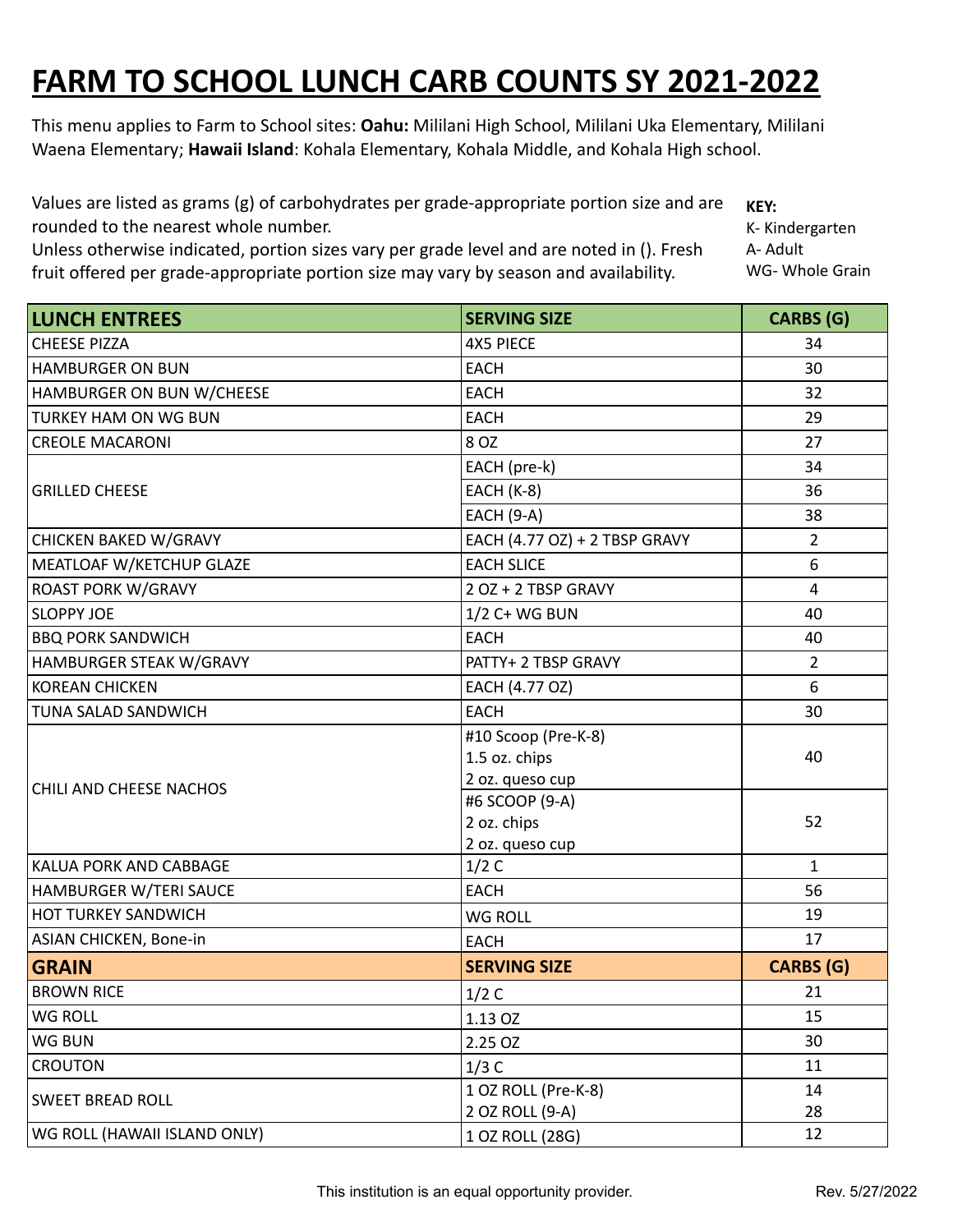| HAMBURGER BUN (HAWAII ISLAND ONLY)               | 1 BUN (60G)         | 26               |
|--------------------------------------------------|---------------------|------------------|
| WG BREAD SQUARE-SHAPED LOAF (HAWAII ISLAND ONLY) | 1 SLICE (30G)       | 13               |
| <b>SIDES W/MIXED VEGGIES</b>                     | <b>SERVING SIZE</b> | <b>CARBS (G)</b> |
| <b>COLESLAW</b>                                  | 1/2C                | 5                |
| <b>STIR-FRY VEGGIES</b>                          | 1.25 C              | 19               |
| <b>TOMATO BASIL SOUP</b>                         | 6 OZ                | 13               |
| CHICKEN CORN SCALLOP (CORN CHOWDER) SOUP         | 6 OZ                | 8                |
| LOMI TOMATO                                      | 1/2C                | 5                |
| <b>RED/ORANGE</b>                                | <b>SERVING SIZE</b> | <b>CARBS (G)</b> |
| <b>CARROTS, FRESH, VEGGIE STICKS</b>             | 1/2C                | 6                |
| <b>TOMATO SLICE</b>                              | 1/4" THICK SLICE    | 1                |
| <b>CRINKLE CUT CARROTS</b>                       | 1/4C                | 5                |
|                                                  | 1/2C                | 8                |
| <b>TOMATOES CHOPPED</b>                          | 1/4C                | $<$ 1            |
| <b>DARK GREEN</b>                                | <b>SERVING SIZE</b> | <b>CARBS (G)</b> |
| ROMAINE LETTUCE, LEAF                            | 1/4C                | <1               |
| SPINACH AND ROMAINE SALAD                        | 1 <sup>C</sup>      | $\overline{2}$   |
| <b>BROCCOLI, CUT (FROZEN)</b>                    | 1/2C                | 3                |
| <b>BROCCOLI, RAW, CHOPPED</b>                    | 1/4C                | $\overline{2}$   |
| <b>STARCHY</b>                                   | <b>SERVING SIZE</b> | <b>CARBS (G)</b> |
| <b>CORN</b>                                      | 1/2C                | 19               |
| <b>POTATO WEDGES</b>                             | 1 C (9-A)           | 45               |
|                                                  | 1/2 C (Pre-K-8)     | 23               |
| SWEET POTATO, OKINAWAN                           | 1/2C                | 13               |
| <b>OTHER</b>                                     | <b>SERVING SIZE</b> | <b>CARBS (G)</b> |
| SQUASH, SUMMER, ZUCCHINI, INCLUDES SKIN, RAW     | 1/4C                | 1                |
| <b>CUCUMBER STICKS</b>                           | 1/4C                | 1                |
| <b>BEANS AND LEGUMES</b>                         | <b>SERVING SIZE</b> | <b>CARBS</b> (G) |
| <b>EDAMAME</b>                                   | 1/2C                | 6                |
| <b>BAKED BEANS</b>                               | 1/2C                | 30               |
| CONDIMENTS/SAUCES/DRESSINGS                      | <b>SERVING SIZE</b> | <b>CARBS (G)</b> |
| <b>RANCH DRESSING/DIP</b>                        | 1 TBSP              | $\leq$ 1         |
| <b>CAESAR DRESSING</b>                           | 1 TBSP              | <1               |
| <b>KETCHUP</b>                                   | 1 PKT               | 2                |
| <b>MAYONNAISE</b>                                | 12 GRAM PKT         | $\mathbf{1}$     |
| MUSTARD                                          | 1 PKT               | <1               |
| <b>FRESH FRUIT</b>                               | <b>SERVING SIZE</b> | CARBS (G)        |
|                                                  | 1 <sup>C</sup>      | 16               |
| <b>APPLES, FUJI</b>                              | 1/2C                | 8                |
|                                                  | 1/4C                | 4                |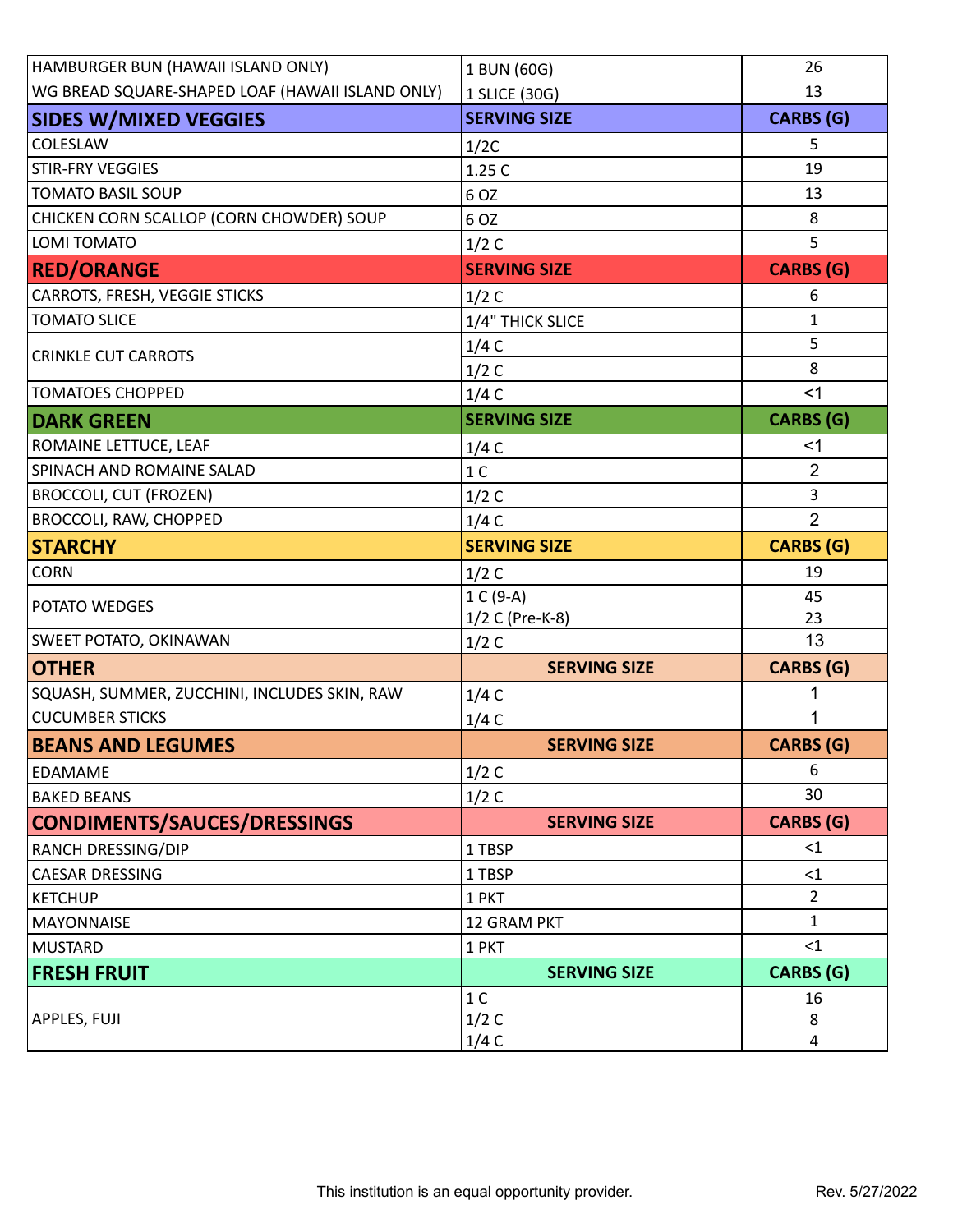|                                        | 1 <sup>C</sup>           | 51                      |
|----------------------------------------|--------------------------|-------------------------|
| <b>BANANAS, RAW</b>                    | 1/2C                     | 26                      |
|                                        | 1/4C                     | 13                      |
|                                        | $EX-SMALL$ (<6")         | 19                      |
|                                        | SMALL (6"-6-7/8")        | 23                      |
|                                        | MED (7"-7-7/8")          | 27                      |
|                                        | LARGE (8"-8-7/8")        | 31                      |
|                                        | EX-LARGE (>9")           | 35                      |
|                                        | 1 <sup>C</sup>           | 14                      |
| CANTALOUPE, RAW                        | 1/2C                     | 7                       |
| <b>HONEYDEW MELON, RAW</b>             | 1/4C                     | $\overline{\mathbf{4}}$ |
|                                        | 1 <sup>C</sup>           | 16                      |
|                                        | 1/2C                     | 8                       |
|                                        | 1/4C                     | 4                       |
|                                        | 1 <sup>C</sup>           | 27                      |
| GRAPES, RED OR GREEN SEEDLESS, RAW     | 1/2C                     | 14                      |
|                                        | 1/4C                     | $\overline{7}$          |
|                                        | 1 <sup>C</sup>           | 21                      |
| ORANGES, RAW, ALL COMMERCIAL VARIETIES | 1/2C                     | 11                      |
|                                        | 1/4C                     | 5                       |
|                                        | 1 <sup>C</sup>           | 16                      |
| PAPAYAS, RAW                           | 1/2C                     | $\,8\,$                 |
|                                        | 1/4C                     | 4                       |
|                                        | 1 <sup>C</sup>           | 21                      |
| PEARS, RAW                             | 1/2C                     | 11                      |
|                                        | 1/4C                     | 5                       |
|                                        | 1 <sup>C</sup>           | 37                      |
| PERSIMMONS, JAPANESE, RAW              | 1/2C                     | 19                      |
| PINEAPPLE, RAW, ALL VARIETIES          | 1/4C                     | 9                       |
|                                        | 1 <sup>C</sup>           | 22                      |
|                                        | 1/2C                     | 11                      |
| STRAWBERRIES, RAW                      | 1/4C                     | 6                       |
|                                        | $1C$                     | 12                      |
|                                        | 1/2C                     | 6                       |
| TANGERINES, RAW                        | 1/4C                     | 3                       |
|                                        | 1 <sup>C</sup>           | 26                      |
|                                        | 1/2C                     | 13                      |
|                                        | 1/4C                     | $\overline{7}$          |
|                                        | <b>SMALL (2-1/4"DIA)</b> | 10                      |
|                                        | MED (2-1/2"DIA)          | 12                      |
| WATERMELON, RAW                        | LARGE (2-3/4" DIA)       | 16                      |
|                                        | 1 <sup>C</sup>           | 12                      |
|                                        | 1/2C                     | 6                       |
|                                        | 1/4C                     | 3                       |
| <b>MILK</b>                            | <b>SERVING SIZE</b>      | <b>CARBS (G)</b>        |
| MILK, WHITE, 1%, LOW FAT               | 1/2 PT, 8 OZ             | 13                      |
| MILK, CHOCOLATE, NONFAT SKIM           | $1/2$ PT, $8$ OZ         | 22                      |